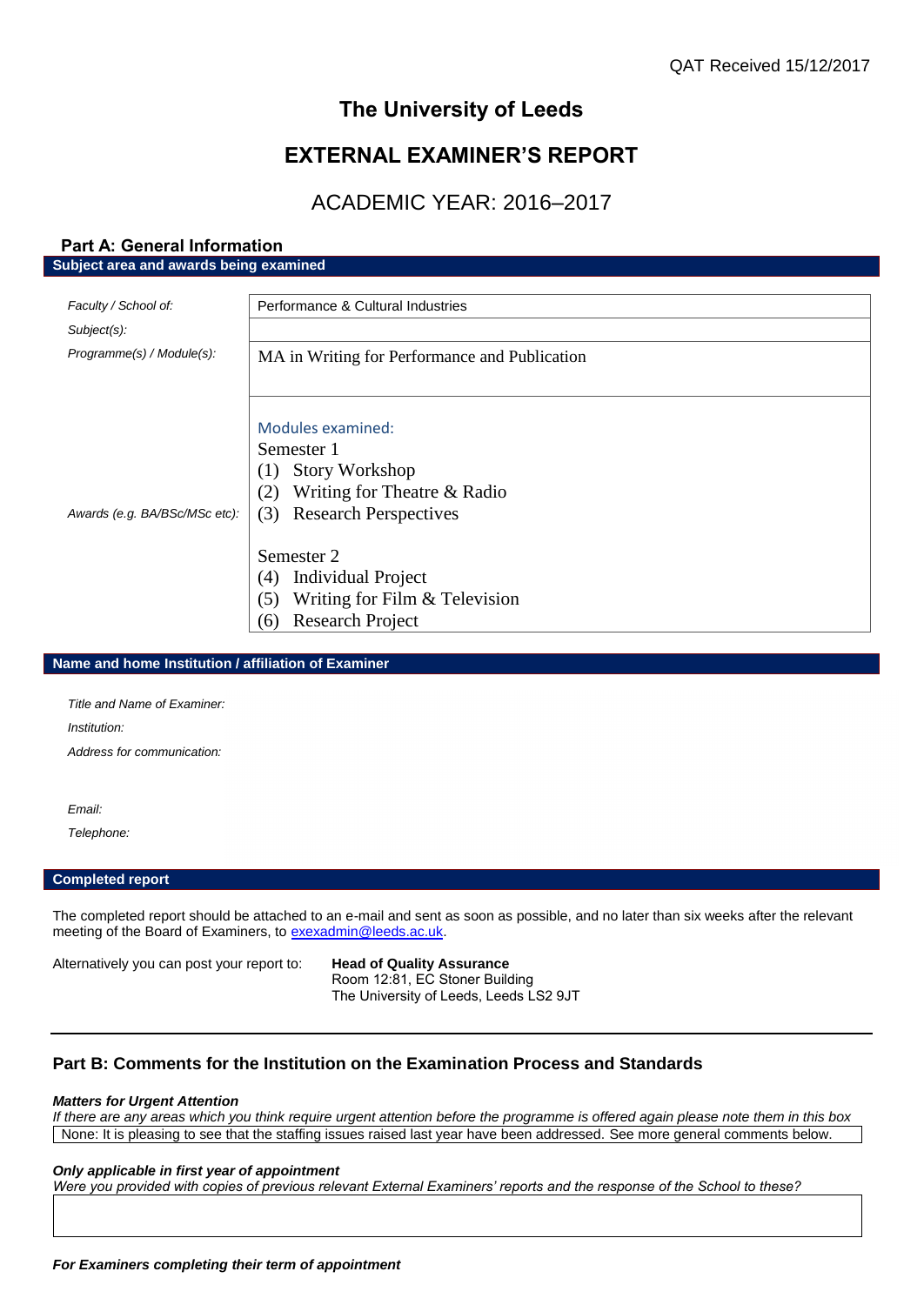*Please comment on your experience of the programme(s) over the period of your appointment, remarking in particular on changes from year to year and the progressive development and enhancement of the learning and teaching provision, on standards achieved, on marking and assessment and the procedures of the School*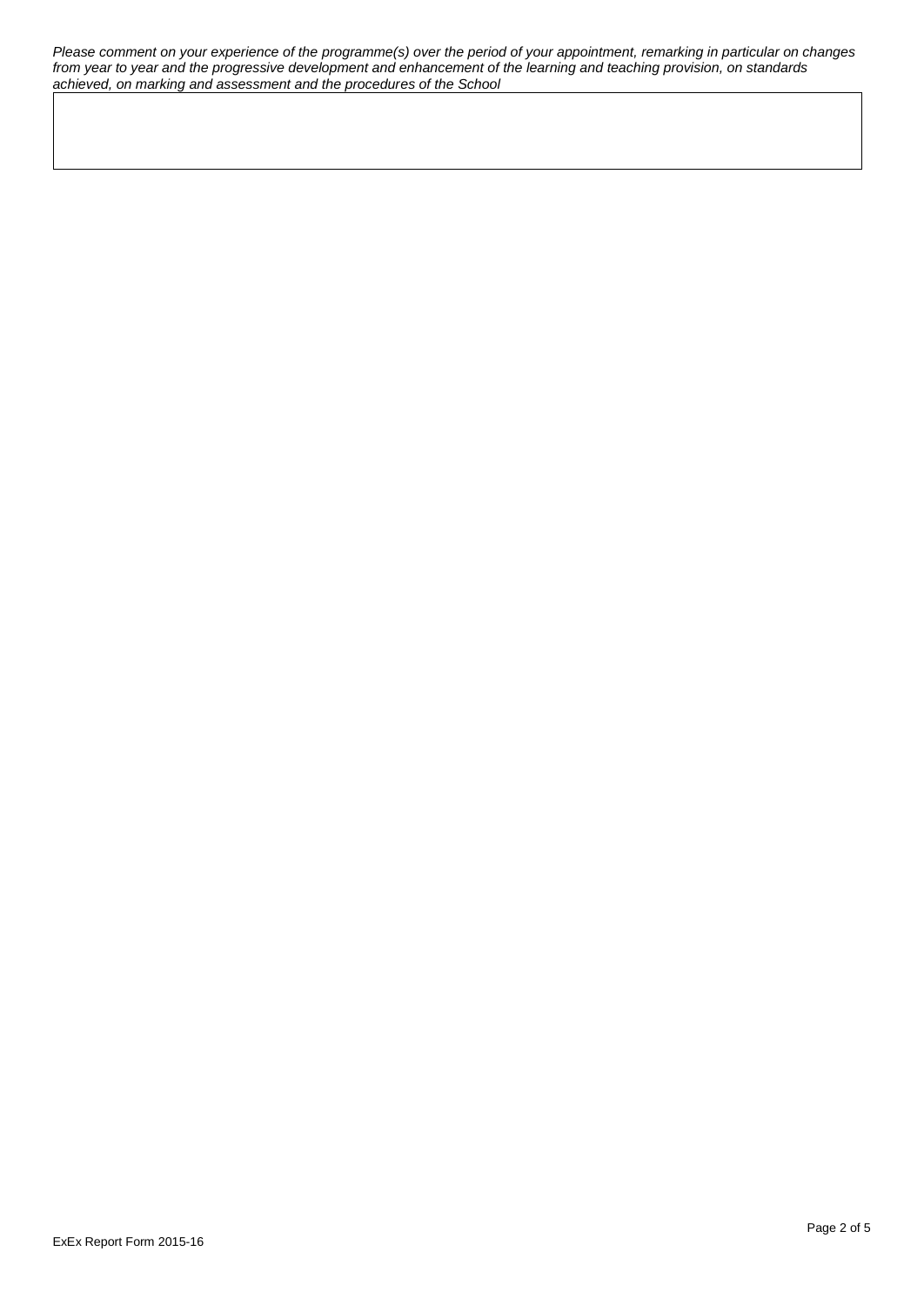#### **Standards**

- **1. Please indicate the extent to which the programme Aims and Intended Learning Outcomes (ILOs) were commensurate with the level of the award**
	- *The appropriateness of the Intended Learning Outcomes for the programme(s)/modules and of the structure and content of the programme(s);*
	- *The extent to which standards are appropriate for the award or award element under consideration.*

**The programme Aims and Intended Learning Outcomes (ILOs) are commensurate with the level of the award, and standards are appropriate.**

- **2. Did the Aims and ILOs meet the expectations of the national subject benchmark (where relevant)?**
	- *The comparability of the programme(s) with similar programme(s) at other institutions and against national benchmarks and the Framework for Higher Education Qualifications.*

**The aims and ILOs do meet national subject area comparisons**

- **3. Please comment on the assessment methods and the appropriateness of these to the ILOs**
	- *The design and structure of the assessment methods, and the arrangements for the marking of modules and the classification of awards;*
	- *The quality of teaching, learning and assessment methods that may be indicated by student performance.*

**The assessment methods and degree classification of this programme are in line with expectations. Student performance indicates that teaching learning and assessment on this programme are very good.**

- **4. Were students given adequate opportunity to demonstrate their achievement of the Aims and ILOs?**
	- *The academic standards demonstrated by the students and, where possible, their performance in relation to students on comparable courses;*

*The strengths and weaknesses of the students as a cohort.*

**From the work submitted, students did appear to have been given adequate opportunity to demonstrate their achievement of the Aims and ILOs. This cohort was generally of a moderately high standard. Where weaknesses was exhibited it had been correctly identified by the teaching team. The achievements of the best students were suitably recognised.** 

- **5. For Examiners responsible for programmes that include clinical practice components, please comment on the learning and assessment of practice components of the curriculum** N/A
- **6. Please comment on the nature and effectiveness of enhancements to the programme(s) and modules since the previous year**

*It would be particularly helpful if you could also identify areas of good practice which are worthy of wider dissemination.*  **The changes to the Research Perspectives module discussed last year appear to have enhanced the overall programme.** 

**7. Please comment on the influence of research on the curriculum and learning and teaching**

*This may include examples of curriculum design informed by current research in the subject; practice informed by research; students undertaking research.* 

**Once again, the research element of these MA modules was generally impressive. Pleasingly this year's cohort seemed less overawed by theory and consequently more relaxed in their creative components.**

**8. Where the programme forms part of an Integrated PhD, please comment on the appropriateness of the programme as training for a PhD**

**N/A**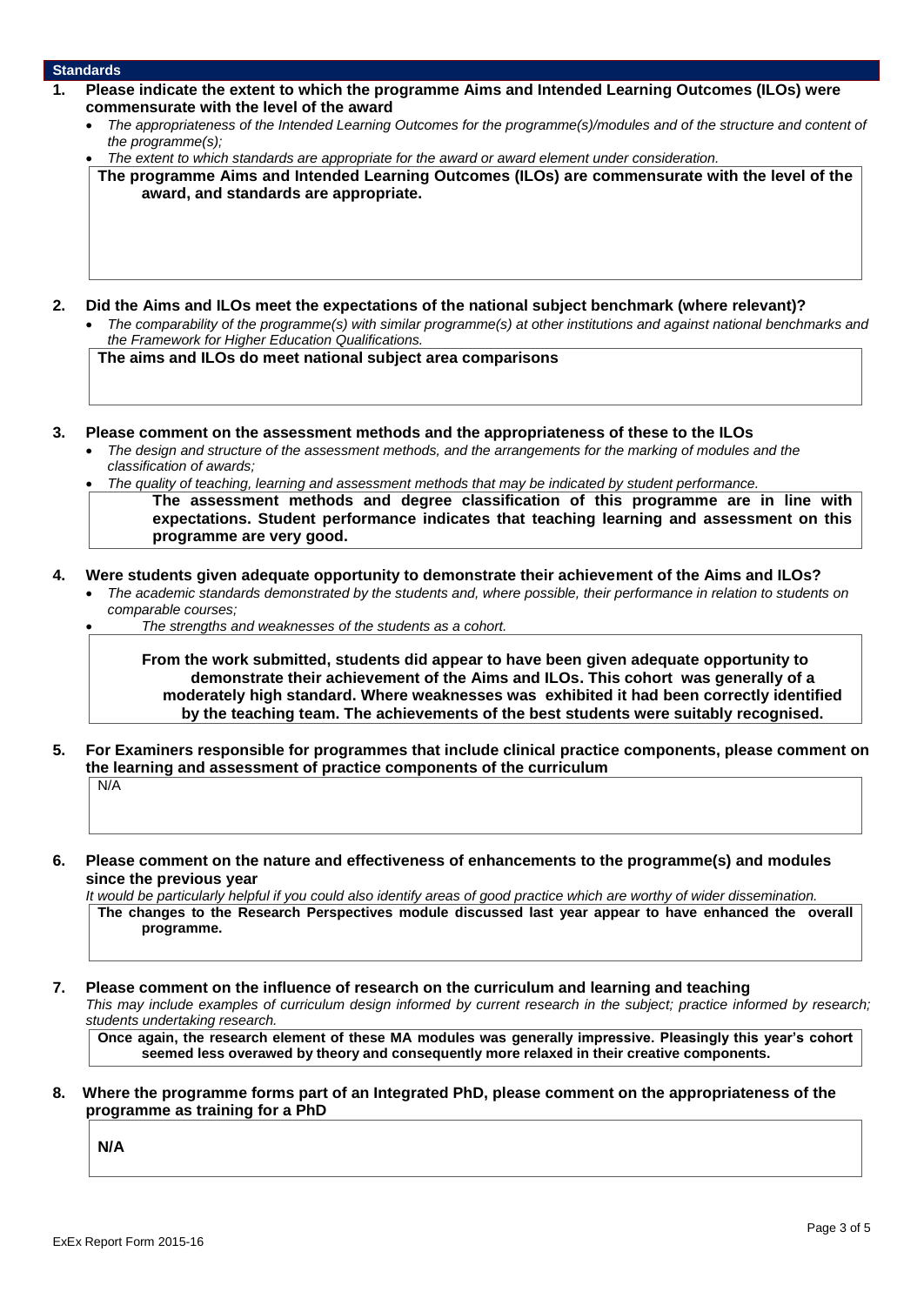#### **For Examiners involved in mentoring arrangements**

**9. If you have acted as a mentor to a new External Examiner or have received mentor support please comment here on the arrangements N/A**

## **The Examination/Assessment Process**

**10. The University and its Schools provide guidance for External Examiners as to their roles, powers and responsibilities. Please indicate whether this material was sufficient for you to act effectively as an External Examiner.**

*Whether External Examiners have sufficient access to the material needed to make the required judgements and whether they are encouraged to request additional information.*

**It was sufficient.**

**11. Did you receive appropriate documentation relating to the programmes and/or parts of programmes for which you have responsibility, e.g. programme specifications or module handbooks, marking criteria?** *The coherence of the policies and procedures relating to External Examiners and whether they match the explicit roles they are asked to perform.* 

**Yes.**

**12. Were you provided with all draft examination papers/assessments? Was the nature and level of the questions appropriate? If not, were suitable arrangements made to consider your comments?**

**Papers were provided and the questions were appropriate.**

**13. Was sufficient assessed / examined work made available to enable you to have confidence in your evaluation of the standard of student work? Were the scripts clearly marked/annotated?** 

**Yes.**

**14. Was the choice of subjects for dissertations appropriate? Was the method and standard of assessment appropriate?**

**Yes. It appears the staff give careful advice.**

**15. Were the administrative arrangements satisfactory for the whole process, including the operation of the Board of Examiners? Were you able to attend the meeting? Were you satisfied with the recommendations of the Board?**

**The arrangements were excellent. The Board which was exemplary -- well-run, confident and concerned at all times to be fair and balanced. Most impressive.**

**16. Were appropriate procedures in place to give due consideration to mitigating circumstances and medical evidence?**

**Yes.**

**Other comments**

**Please use this box if you wish to make any further comments not covered elsewhere on the form**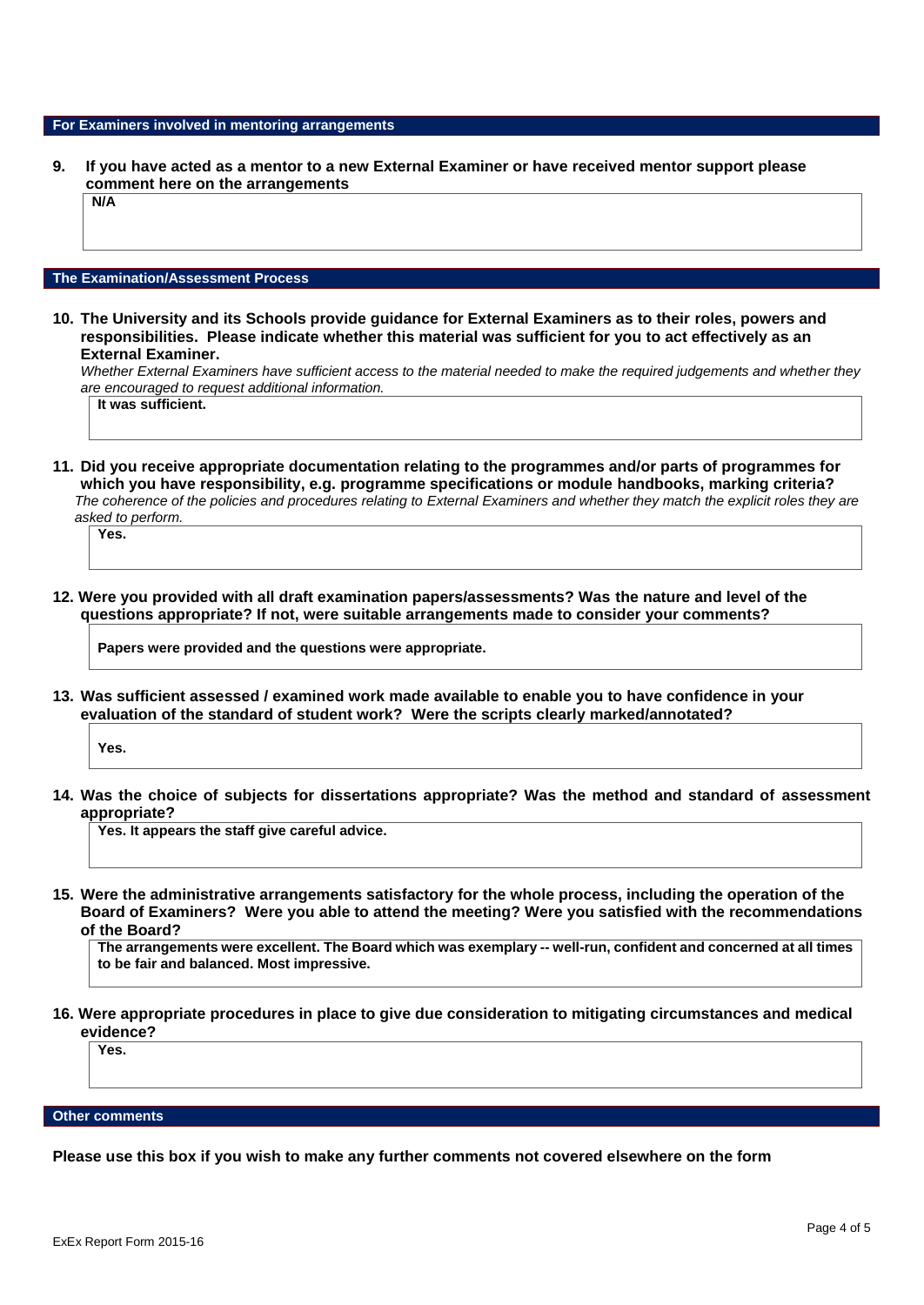**This is my third year as external examiner. This MA programme continues to impress me, all the more so this year given the expansion in student numbers. I congratulate the teaching team on their commitment to the pursuit of creative excellence and to individual student development. It is pleasing to see that staff resources have been increased, with due consideration to gender balance, in line with my recommendations last year. I note, however, that staffing additions have been sessional and whilst this has been admirably successful in the short term, it does not fully address the longerterm need for enhanced core staffing. Creative MAs are, by their very nature, mentorship programmes – students writing creatively need constant feedback and guidance -- and this task falls inevitably on the core staff. I recognise that this development may take time, however I would recommend that it be held in mind in any future reorganisations. One small aspect of this question can be addressed more quickly, however. With the introduction of new part-time staff, feedback comments seemed to me rather variable in style and approach. This did not have a bearing on the marks and grading, but was rather a matter of register. Perhaps a meeting to agree some parameters would be appropriate? Finally, the area of the programme which it seems to me would benefit considerably from further resources is prose fiction. This is, after all, part of the title of the degree and its stated offering, but at present it is somewhat overshadowed by this successful MA's areas of strength in performance writing and research.**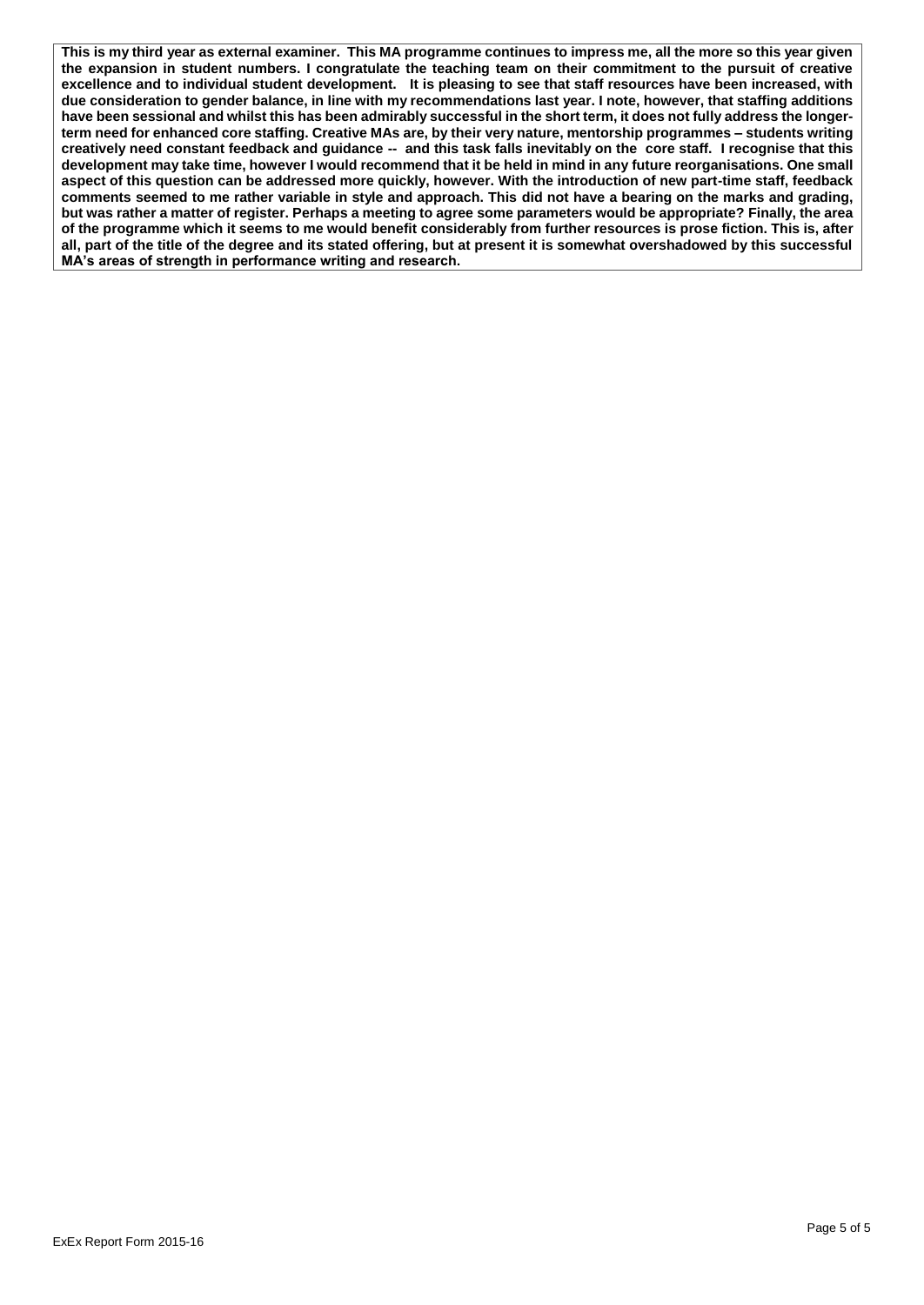# **FACULTY OF PERFORMANCE, VISUAL ARTS and COMMUNICATIONS EXTERNAL EXAMINER REPORT: SCHOOL RESPONSE**

## **Part C: School Response to External Examiner Report**

QAT Received 23/04/2018

**Name of School and Head of School (or nominee)**

| Title and Name of Responder: |                                            |
|------------------------------|--------------------------------------------|
| Position*:                   | Programme Leader                           |
| Faculty / School of:         | <b>Performance and Cultural Industries</b> |
| Address for communication:   |                                            |
| Email:                       |                                            |
| Telephone:                   |                                            |

*\*If the individual responding to the report is not the Head of School please state their position within the School.*

#### **Completing the School response**

The completed School response (including the full original report) should be attached to an e-mail and sent to the Pro-Dean for Student Education in the relevant Faculty. Following approval by the Pro-Dean for Student Education, the School must send the response (including the full original report) directly to the External Examiner. A copy must also be emailed to the Quality Assurance Team a[t qat@leeds.ac.uk.](mailto:qat@leeds.ac.uk) External Examiners should receive a formal response no later than six weeks after receipt of the original report.

*Response to Points of innovation and/or good practice*

**Please note that the External Examiner's Report was written in old format, and the boxes in this response do not conform.** 

Innovation and Good Practice:

As with last year, we're pleased the quality of the research components of the programme has been recognised.

### *Response to Enhancements made from the previous year*

We are pleased you feel new Research Perspectives (WPP) module (PECI 5405M) has enhanced the programme. Being discipline-specific, it proved to be, as hoped, a much more focused introduction to theoretical approaches as relevant to WPP students. This was borne out in the SEQs and end-of-year programme survey, where criticism of the module was notable for its absence in stark contrast with previous sessions. If it's true that this modification has enhanced the degree as a whole, we would like to think that such an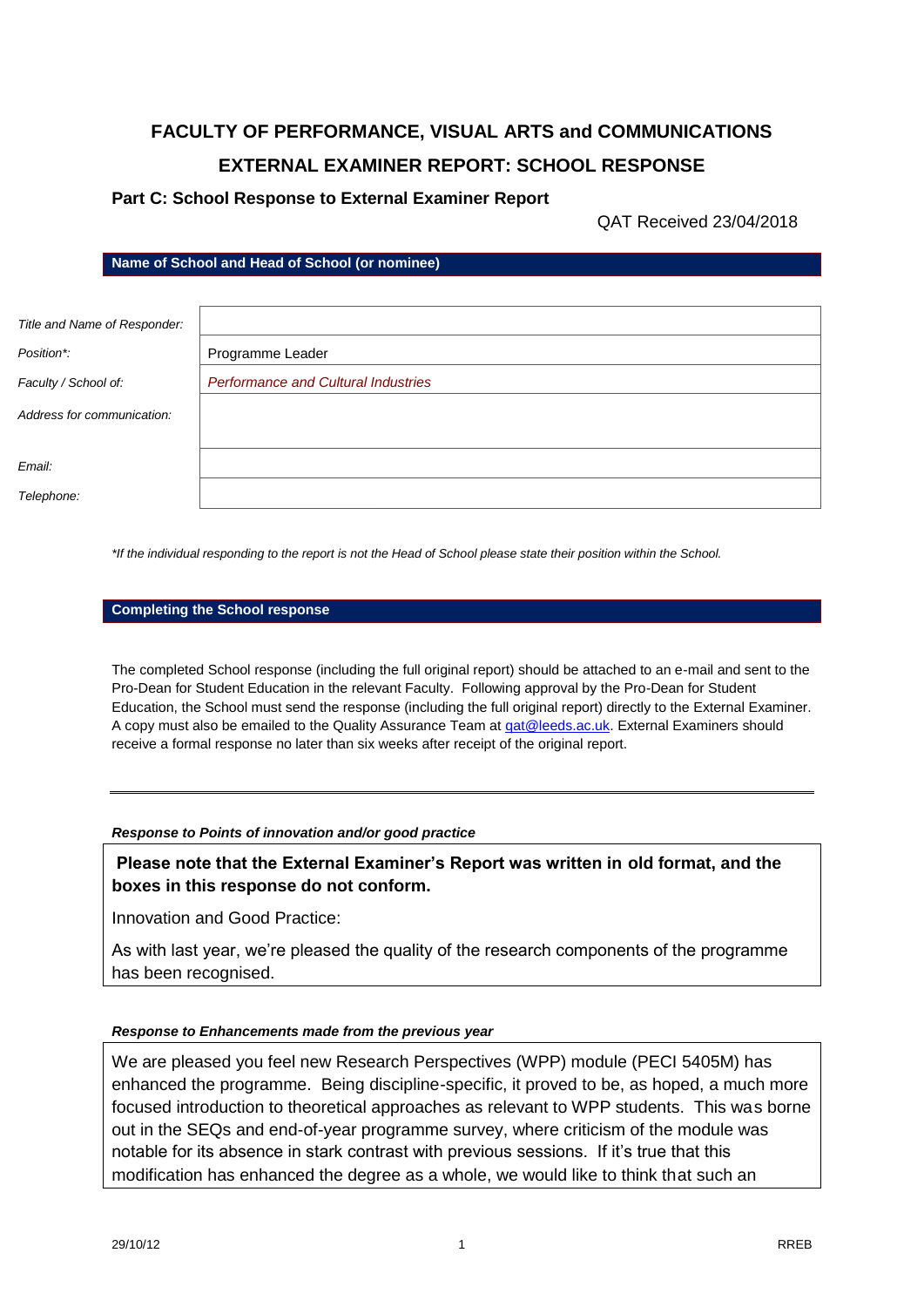outcome was the result of the greater concentration on methods and methodologies applicable to creative writing e.g. narratology, textual analysis and writing practice-led research.

We believe like you that the changes to Research Perspectives have allowed students to theorise their creative work in ways that don't inhibit their imagination. This has removed much of the strain in the creative components previously observed. We will continue to monitor and finesse the module in the light of experience.

As you correctly observe, the expansion of the teaching team through the employment of seven Teaching Assistants brought much-needed diversity in age, race and in particular gender. Five of the seven Teaching Assistants employed in 2016-17 were women, and two of them have been retained for 2017-18 (in proportion to need). Our hope and intention would be to maintain gender balance where possible in future programme delivery.

### *Response to Matters for Urgent Attention*

*If any areas have been identified for urgent attention before the programme is offered again please provide a specific response to them here:*

n/a

#### *Response to questions 1-7 (and related comments)*

*Schools may provide a general response; however, where Examiners raise specific points these must be addressed individually:*

This box does not correspond to the Examiner's Report.

n/a

### **Standards**

#### *Response to questions 8 to 16 (and related comments)*

*Schools may provide a general response; however, where Examiners raise specific points these must be addressed individually:*

This box does not correspond to the Examiner's Report

On questions of standards, the Examiner responded positively in all aspects.

### **Assessment and Feedback**

*Response to questions 17 to 19 (and related comments)*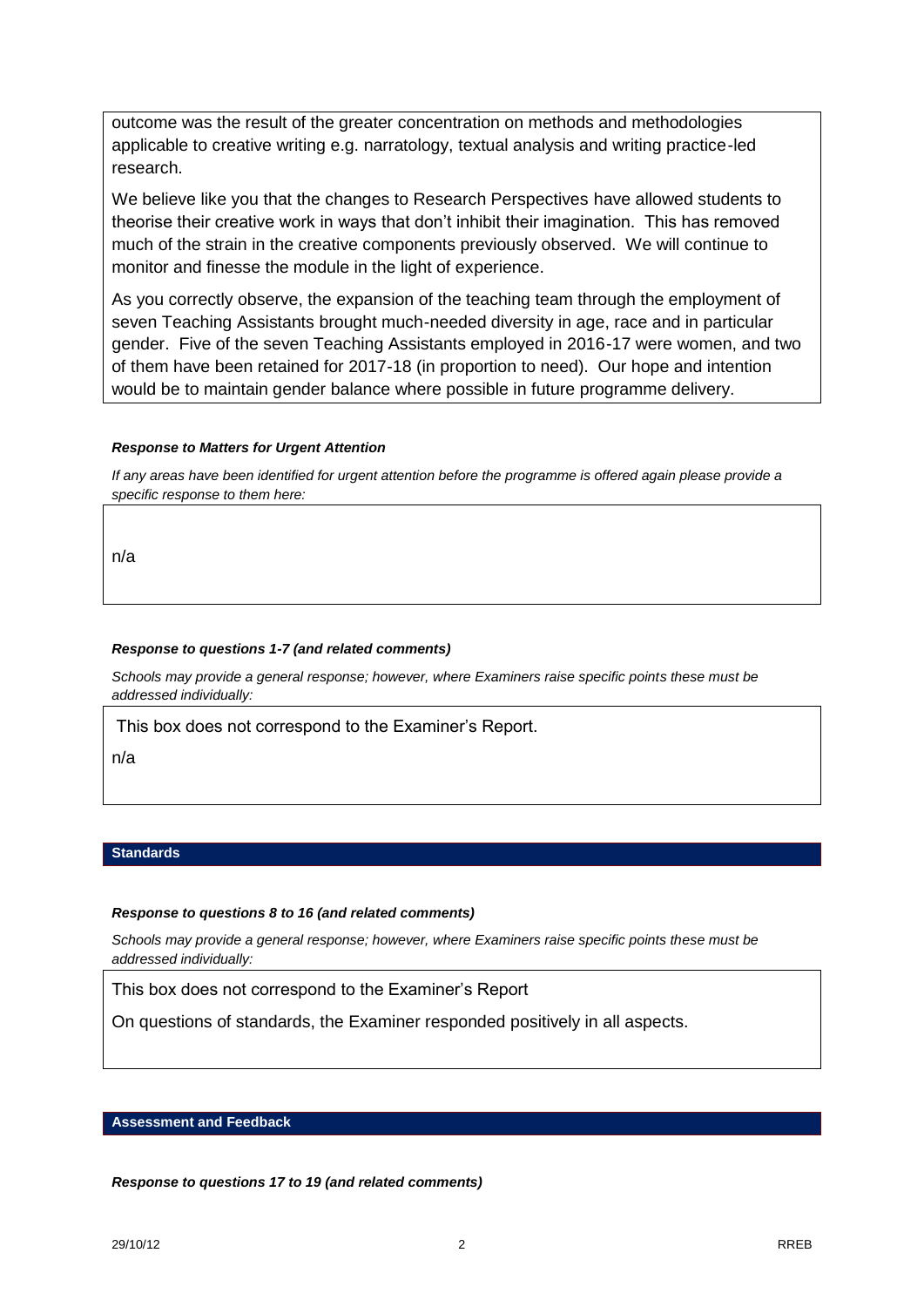*Schools may provide a general response; however, where Examiners raise specific points these must be addressed individually:*

This box does not correspond to the Examiner's Report

Assessment and feedback:

We recognise that there was some variability in feedback this year, caused by the temporary influx of Teaching Assistants and the lack of time available to core staff to monitor marking quite as assiduously as they would have liked. The problem is not likely to arise in 2017-18, as all marking on the MA WPP will be undertaken 'in house'. But if a similar situation occurs in future, we will certainly seek to coordinate marking and feedback more tightly. Indeed, as a School we are this year instigating a moderation meeting for Research Project (PECI 5102M) to harmonise approaches to marking and assessment across all of our MAs.

## **The Progression and Awards Process**

## *Response to questions 20-35 (and related comments)*

*Schools may provide a general response; however, where Examiners raise specific points these must be addressed individually:*

This box does not correspond to the Examiner's Report

There were no issues with the Progression and Awards Process.

## **Other comments**

## *Response to items included in the 'Other Comments' section of the report*

As you've noted, there was a substantial rise in programme recruitment in 2016-17, with 26 new entrants and, with second year part-timers, a total cohort of 32 at the beginning of the session. This represented an increase of more than 100% on the previous year – by far, a course record – and necessitated teaching in two groups across several modules. Numerous challenges were posed by this, not least to staffing. As mentioned in last year's School Response, the delivery issue was solved by employing seven Teaching Assistants on temporary contracts. It was a solution not without risks, but generally speaking we were able to maintain standards and consistency, and it's gratifying that our efforts continue to impress. As a footnote, we should mention that numbers have fallen back in 2017-18, with 16 new recruits and 22 students in all, although this is still high for the degree by historic standards and has allowed us to employ some of the Teaching Assistants again.

We accept your point that sessional staffing additions are not a long-term answer to the aspirations for a larger programme team. Core staffing is naturally dependent on resources. If, as hoped, recruitment to the MA remains at an increased level on a sustained basis, the School may be in a position to look at a larger programme team in the future. In addition, embryonic research by the School of PCI is underway, funded by the Faculty, to explore the possibility of expanding Creative Writing provision across the University. This may in time